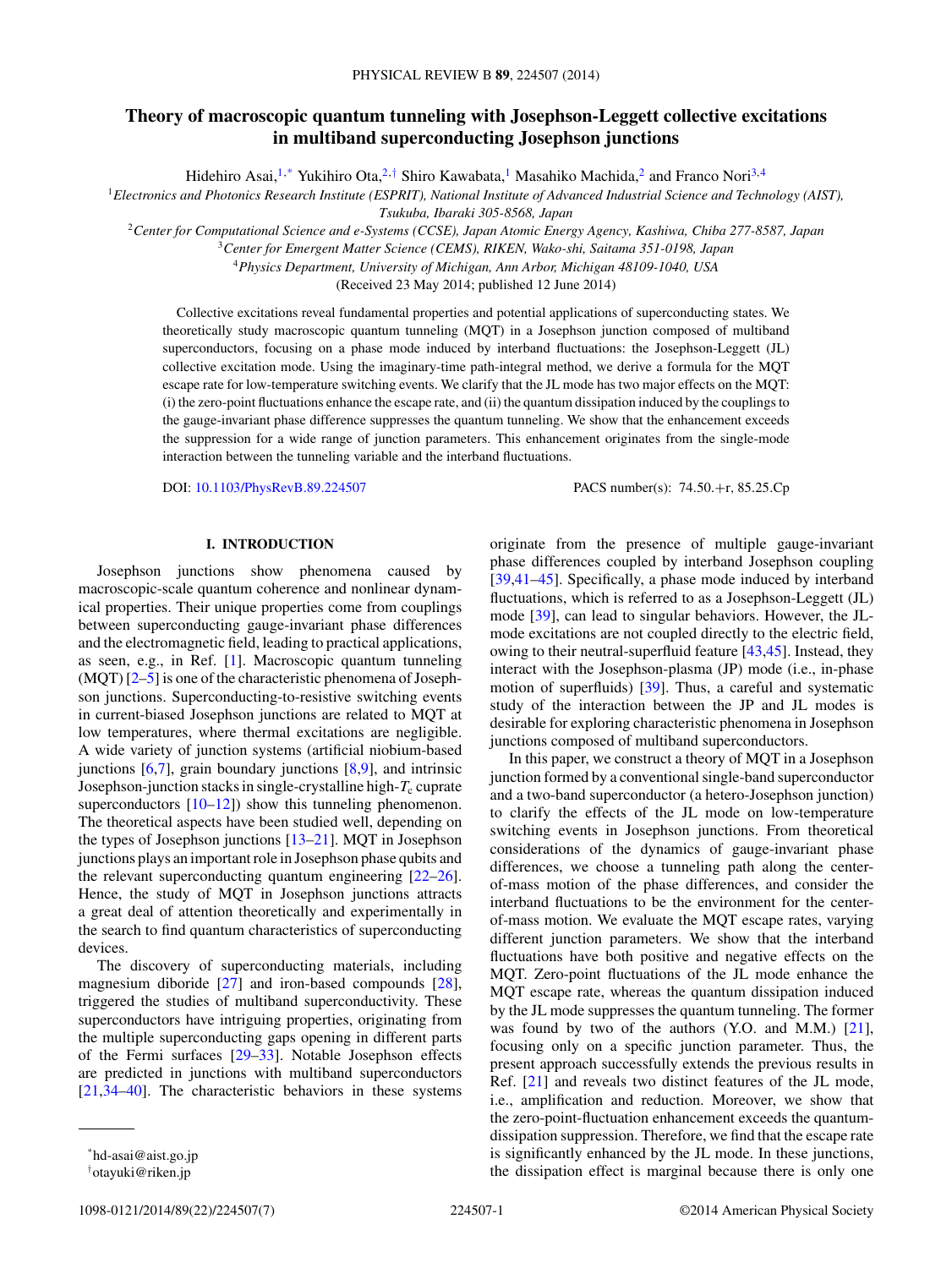<span id="page-1-0"></span>dissipation channel corresponding to a monochromatic JL mode. We also examine the dependence of the escape rate on the interband Josephson energy for junction parameters which are typical for  $BaFe<sub>2</sub>As<sub>2</sub>$  and  $MgB<sub>2</sub>$ . We find that the effects of interband fluctuations on MQT strongly depend on the nature of the JL mode characterized by the superconducting material parameters of the junction.

This paper is organized as follows. In Sec. II, we introduce a minimal model of multiband Josephson junctions. In Sec. III, we describe a theory of MQT in this Josephson junction and derive the MQT escape-rate formula. In Sec. [IV,](#page-3-0) we evaluate the escape rate for various junction parameters. Section [V](#page-4-0) presents a summary.

## **II. MODEL**

We study a minimal model of a multiband Josephson junction, as seen in Fig. 1, to find an essential feature of the JP-JL coupling. The system is composed of a conventional single-gap superconductor and a two-gap superconductor. The superconducting electrodes are separated by an insulating layer with thickness  $D$  and area  $W$ . The dc current  $I_{ext}$ is applied to this junction. The right electrode has two gaps,  $|\Delta_R^{(1)}|e^{i\phi_R^{(1)}}$  and  $|\Delta_R^{(2)}|e^{i\phi_R^{(2)}}$ , whereas the left electrode has a single gap,  $|\Delta_L|e^{i\phi_L}$ . These superconducting phases are coupled to each other via the Josephson couplings  $E_{J1}$ , *E*J2, and *E*in. The standard Josephson energy associated with Cooper-pair tunneling between the superconducting electrodes is characterized by  $E_{J1}$  and  $E_{J2}$ . The interband Josephson energy associated with the tunneling between the two bands is characterized by *E*in [\[41\]](#page-5-0).

Now we show two key variables in this paper, i.e., the center-of-mass phase and the relative phase. Using the gaugeinvariant phase differences  $\theta^{(1)}$  and  $\theta^{(2)}$  between the electrodes (see Fig. 1), the center-of-mass phase is

$$
\theta = \frac{\alpha_2}{\alpha_1 + \alpha_2} \theta^{(1)} + \frac{\alpha_1}{\alpha_1 + \alpha_2} \theta^{(2)},\tag{1}
$$

with a dimensionless constant  $\alpha_i$ , related to the density of states of the *i*th-band electron near the interface between the



FIG. 1. (Color online) Schematic diagram of a Josephson junction composed of a single-gap superconductor (left electrode) and a two-gap superconductor (right electrode). Two gauge-invariant phase differences  $\theta^{(1)}$  and  $\theta^{(2)}$  are defined between the electrodes.

right electrode and the insulator [\[21\]](#page-5-0). The relative phase is

$$
\psi = \theta^{(1)} - \theta^{(2)}.\tag{2}
$$

When the voltage difference is *V* , the Josephson relation is [\[39\]](#page-5-0)

$$
\frac{\partial \theta}{\partial t} = \frac{2eD}{\hbar}V,\tag{3}
$$

with the electric charge  $e$  and the Planck constant  $\hbar$ . The Josephson relation indicates that  $\theta$  is directly coupled to the electric field, but  $\psi$  is not. In this paper, we focus on a short Josephson junction, that is, *D* is much smaller than the Josephson penetration depth. Hence, we ignore the spatial modulation of  $\theta^{(1)}$  and  $\theta^{(2)}$  and the influence of solitonic excitations shown in Refs. [\[17\]](#page-5-0) and [\[18\]](#page-5-0).

#### **III. FORMULATION**

We formulate the MQT escape rate based on the semiclassical approximation with the imaginary-time path-integral method [\[3\]](#page-5-0). Our discussion is divided into four steps. First, we show the Lagrange formalism of our junction, which is useful for the path-integral method. Second, from a physical point of view, we find a plausible tunneling path for low-temperature switching events in the present junction. Our approach is to choose a specific path and reduce the issue into an effective one-dimensional (1D) tunneling problem. Third, we show that the relevant Euclidean (imaginary-time) Lagrangian can be mapped into the Caldeira-Leggett model [\[2\]](#page-5-0). In this step, we mainly use a small  $\psi$  expansion. Finally, we obtain the MQT escape rate using a technique based on the influence-functional method [\[2,3,20\]](#page-5-0).

# **A. Real-time Lagrangian**

The real-time effective Lagrangian  $\mathcal L$  for our junction is [\[39\]](#page-5-0)

$$
\mathcal{L}(\theta, \psi) = \frac{1}{2} m_{\text{cm}} \left( \frac{d\theta}{dt} \right)^2 + \frac{1}{2} m_{\text{rlt}} \left( \frac{d\psi}{dt} \right)^2 + E_{\text{J1}} \cos \theta^{(1)} + E_{\text{J2}} \cos \theta^{(2)} + E_{\text{in}} \cos \psi + E_{\text{J}} \gamma \theta, \tag{4}
$$

with  $m_{\text{cm}} = \hbar^2 / 2E_c$  and  $m_{\text{rlt}} = \hbar^2 / 2(\alpha_1 + \alpha_2)E_c$ . The charging energy is denoted by *E*c. The total Josephson-energy coupling is  $E_J = E_{J1} + E_{J2}$ . The dimensionless bias current is  $\gamma = I_{ext}/I_c$ . The critical current  $I_c$  is related to  $E_J$ .

In this paper, we take a positive value for the interband Josephson coupling *E*in [\[39\]](#page-5-0). Thus, we focus on the case of a 0 phase shift in the two-band superconductor (i.e.,  $\phi_R^{(1)}$  –  $\phi_{\rm R}^{(2)} \equiv 0 \mod 2\pi$ . We can find that our results do not change qualitatively when a  $\pi$  phase shift (i.e.,  $\pm s$  wave) occurs.

#### **B. Determining a tunneling path**

We now seek a predominant tunneling path on  $(\theta, \psi)$ . In this paper, we choose an *in-phase tunneling path* along the *θ* axis. Here, we justify this choice based on the physical properties of  $\theta$  and  $\psi$ . First,  $\theta$  has a direct coupling to the electric field, whereas  $\psi$  does not. Thus, the switching event in this junction is caused by the tunneling of  $\theta$ . This tunneling is strongly enhanced by the bias current  $\gamma$  because the potential barrier height along the  $\theta$  axis decreases with increase of  $\gamma$ . Second,  $\psi$  tends to be fixed to 0 or  $\pi$  because the dynamics of the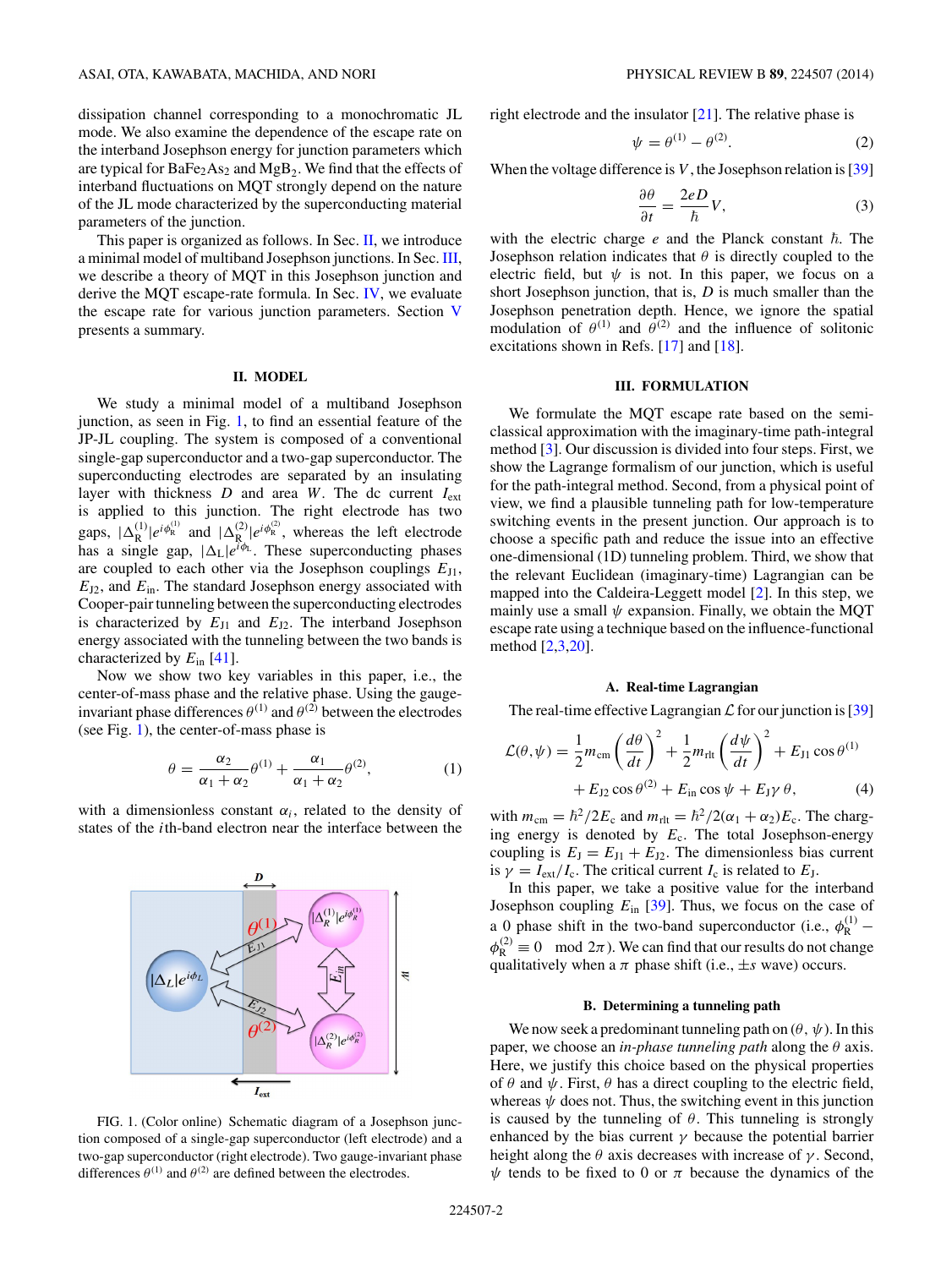<span id="page-2-0"></span>relative phase is subjected to a restoring force induced by the interband coupling (in this paper,  $\psi$  tends to be 0 because  $E_{\text{in}} > 0$ ). Although  $\psi$  fluctuates around these fixed values, the amplitude of the fluctuations is relatively small compared to the oscillation of *θ*, as described below. Moreover, the fluctuations are not affected by the bias current  $\gamma$ , in contrast to the tunneling of  $\theta$ . Therefore, the switching event in a high-bias current condition  $\gamma \simeq 1$  may occur via the tunneling along the  $\theta$  axis. Thus, we can reduce our issue to an effective 1D tunneling problem along this in-phase path.

Let us more closely examine the dynamical behaviors of *θ* and  $\psi$  around the in-phase tunneling path. The amplitudes of *θ* oscillations and *ψ* fluctuations are characterized by, respectively,  $m_{\text{cm}}^{-1}$  and  $m_{\text{rlt}}^{-1}$ . Since the dimensionless constants *α*<sub>1</sub> and *α*<sub>2</sub> are small ( $\alpha$ <sub>*i*</sub> < 1), we have small fluctuations of *ψ*. Hence, we examine the switching event in this Josephson junction, using the in-phase tunneling path with small relativephase fluctuations. Along this tunneling path, the dynamics of *θ* is expressed by a particle under the so-called washboard potential. Furthermore, the dynamics of  $\psi$  can be expressed by a simple harmonic oscillator, with angular frequency

$$
\omega_{\rm L} = \frac{1}{\hbar} \sqrt{2(\alpha_1 + \alpha_2) E_{\rm c} E_{\rm in}}.\tag{5}
$$

In other words, *ψ* is regarded as a bosonic *environment* for the center-of-mass phase. We will show these points via the derivation of the Euclidean Lagrangian with the expansion of  $\mathcal L$  around the in-phase tunneling path.

#### **C. Euclidean Lagrangian around an in-phase tunneling path**

Now we derive the Euclidean Lagrangian with three steps. Throughout this paper, we denote the imaginary time as  $\tau$  (=*it*). First, we take a small  $\psi$  expansion, up to second order. We obtain the Euclidean Lagrangian  $\mathcal{L}^{\text{E}} = \mathcal{L}^{\text{E}}_{\text{cm}} + \mathcal{L}^{\text{E}}_{\text{r} \text{it}} + \mathcal{L}^{\text{E}}_{\text{int}},$ with

$$
\mathcal{L}_{\text{cm}}^{\text{E}} = \frac{m_{\text{cm}}}{2} \left( \frac{d\theta}{d\tau} \right)^2 - E_J(\cos\theta + \gamma\theta), \tag{6}
$$

$$
\mathcal{L}_{\text{rlt}}^{\text{E}} = \frac{m_{\text{rlt}}}{2} \left(\frac{d\psi}{d\tau}\right)^2 + \frac{1}{2} m_{\text{rlt}} \omega_{\text{L}}^2 \psi^2, \tag{7}
$$

$$
\mathcal{L}_{int}^{E} = g_{+} E_{J} \psi^{2} \cos \theta - g_{-} E_{J} \psi \sin \theta.
$$
 (8)

The first term  $(\mathcal{L}_{cm}^E)$  is the Lagrangian for the center-of-mass  $\theta$ , the second term  $(\mathcal{L}_{\text{rlt}}^{\text{E}})$  is for the relative phase  $\psi$ , and the third term describes the interaction between  $\theta$  and  $\psi$ . The coupling constants *g*<sup>+</sup> and *g*<sup>−</sup> are

$$
g_{+} = \frac{1}{2E_{\rm J}} \left[ \frac{\alpha_{\rm I}^2}{(\alpha_{\rm I} + \alpha_{\rm 2})^2} E_{\rm J1} + \frac{\alpha_{\rm 2}^2}{(\alpha_{\rm I} + \alpha_{\rm 2})^2} E_{\rm J2} \right],\tag{9}
$$

$$
g_{-} = \frac{1}{E_{\rm J}} \left[ -\frac{\alpha_1}{(\alpha_1 + \alpha_2)} E_{\rm J1} + \frac{\alpha_2}{(\alpha_1 + \alpha_2)} E_{\rm J2} \right]. \quad (10)
$$

We find that  $g_{+}$  is positive, whereas  $g_{-}$  vanishes when the parameters of the respective gaps are equivalent:  $\alpha_1 = \alpha_2$  and  $E_{11} = E_{12}$ .

Second, in order to remove the nonlinearity with respect to  $\psi$  in the interaction Lagrangian, we use the mean-field approximation [\[21\]](#page-5-0). The expectation values of  $\psi$  and  $\psi^2$  for the ground state (i.e., zero-temperature limit) of  $\mathcal{L}_{\text{rlt}}^{\text{E}}$  are

$$
\langle \psi \rangle_{\psi} = 0, \ \langle \psi^2 \rangle_{\psi} = \frac{\hbar}{2m_{\text{rl} \psi}} \equiv \Omega^2, \tag{11}
$$

where the symbol  $\langle \cdot \rangle_{\psi}$  indicates the expectation value with respect to  $\psi$ . Using these values, we rewrite  $\mathcal{L}_{int}^{E}$  as a summation of the expectation values and the deviation from them,  $\mathcal{L}_{int}^{E} = \langle \mathcal{L}_{int}^{E} \rangle_{\psi} + \delta \mathcal{L}_{int}^{E}$ . Omitting higher-order fluctuations, we obtain the linearized interaction Lagrangian,

$$
\mathcal{L}_{int}^{E} = g_{+} \Omega^{2} \cos \theta - g_{-} \psi \sin \theta.
$$
 (12)

We then derive the effective Euclidean Lagrangian with the mean-field approximation,

$$
\mathcal{L}^{E}(\theta,\psi) = \frac{m_{\text{cm}}}{2} \left(\frac{d\theta}{d\tau}\right)^2 + V_{\text{eff}}(\theta) + \mathcal{L}^{E}_{\text{rlt}} - g_{-}\psi \sin \theta, \quad (13)
$$

with

$$
V_{\text{eff}}(\theta) = -E_J[(1 - \varepsilon)\cos\theta + \gamma\theta],\tag{14}
$$

where  $\varepsilon = g_+ \Omega^2$ .

Third, we expand Eq. (13) around the local minimum of *V*<sub>eff</sub>, denoted by  $\theta_0 = \arcsin[\gamma/(1 - \varepsilon)]$ . In this paper, we focus on the case  $\gamma \simeq 1$ ; this is typical for MQT experiments. After performing a constant phase-shift transformation, which does not change the path-integral measure, we obtain

$$
\mathcal{L}^{E}(\theta,\psi) \approx \frac{m_{\text{cm}}}{2} \left(\frac{d\theta}{d\tau}\right)^{2} + \widetilde{V}_{\text{eff}}(\theta) + \mathcal{L}_{\text{rlt}}^{E} - C_{\text{int}}\theta\psi + \delta V,\tag{15}
$$

with

$$
\widetilde{V}_{\rm eff}(\theta) = \frac{\hbar^2 \omega_{\rm eff}^2(\gamma)}{4E_{\rm c}} \left(\theta^2 - \frac{\theta^3}{\theta_1}\right),\tag{16}
$$

where  $\theta_1 = \cot \theta_0$  and  $C_{\text{int}} = E_J g_-\cos \theta_0$ . We have dropped constants irrelevant to  $\theta$  and  $\psi$ . The current-dependent Josephson-plasma frequency is

$$
\omega_{\text{eff}}(\gamma) = \frac{\sqrt{2E_{\text{c}}E_{\text{J}}(1-\varepsilon)}}{\hbar} \bigg[ 1 - \bigg(\frac{\gamma}{1-\varepsilon}\bigg)^2 \bigg]^{1/4}.
$$
 (17)

We stress that the effect of the JP-JL coupling explicitly appears in this formula. Furthermore, we find that the interaction term  $C_{int}$ *θ* $\psi$  is essentially the same as the system-bath interaction in the Caldeira-Leggett model [\[2\]](#page-5-0). The last term in Eq. (15) is the counterterm [\[3\]](#page-5-0)  $\delta V = (C_{int}^2/2m_{rl}\omega_L^2)\theta^2$ , which is added for reproducing Hooke's law between  $\theta$  and  $\psi$  [i.e.,  $(\theta - \psi)^2$ ].

#### **D. Escape-rate formula**

We now show the formula for the MQT escape rate  $\Gamma$ . At the low-temperature limit, the escape rate  $\lceil 3 \rceil$  is  $\Gamma =$  $(2/\hbar\beta)$ Im  $K(\beta)$ , with the inverse temperature  $\beta$  and

$$
K(\beta) = \int_{-\infty}^{\infty} d\psi \int_{\theta(0)=0, \psi(0)=\psi}^{\theta(\beta)=0, \psi(\beta)=\psi} \mathcal{D}\theta(\tau)\mathcal{D}\psi(\tau)
$$

$$
\times \exp\left\{-\frac{1}{\hbar} \int_{0}^{\hbar\beta} d\tau \, \widetilde{\mathcal{L}}^{E}[\theta(\tau), \psi(\tau)]\right\}.
$$
 (18)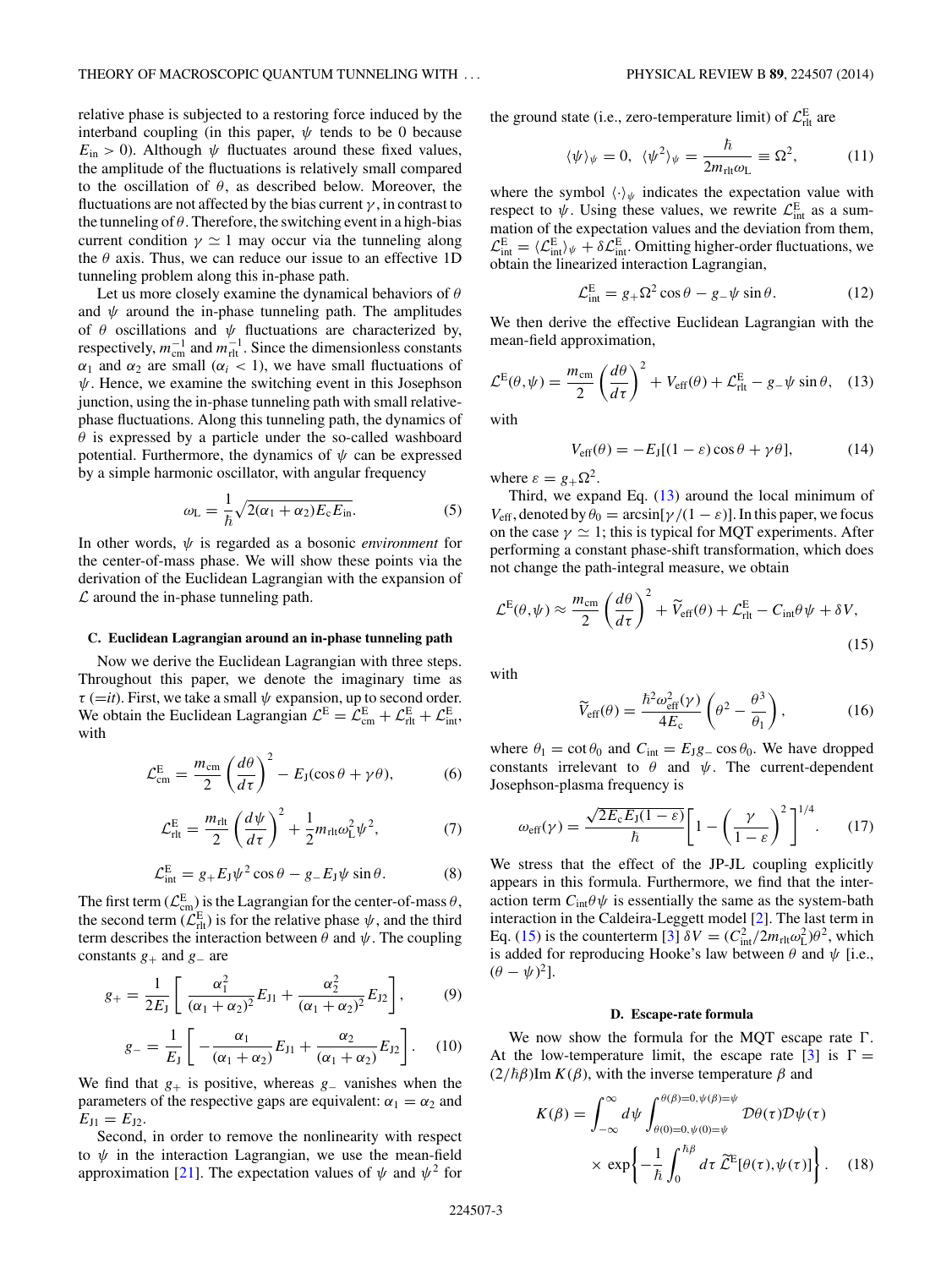<span id="page-3-0"></span>One of the authors (S.K.) [\[20\]](#page-5-0) developed a method to evaluate the MQT escape rate for this class of Lagrangian. This approach is essentially the same as the influence-functional method [\[2,3\]](#page-5-0). Thus, we find that when  $\beta \to \infty$  (i.e., zerotemperature limit) for the case  $\gamma \simeq 1$ ,

$$
\Gamma = \omega_{\rm eff} \sqrt{\frac{30 S_{\rm B}}{\pi \hbar}} \left( 1 + \frac{S_{\rm D}}{2 S_{\rm B}} \right) \exp \left[ -\frac{1}{\hbar} (S_{\rm B} + S_{\rm D}) \right],\tag{19}
$$

with

$$
S_{\rm B} = \frac{8}{15} \frac{\hbar^2}{2E_{\rm c}} \omega_{\rm eff} \theta_1^2, \qquad (20)
$$

$$
S_{\rm D} = \frac{8\pi C_{\rm int}^2 \theta_1^2}{m_{\rm rlt}\omega_{\rm L}^2 \omega_{\rm eff}} \int_0^\infty g(z) \, dz,\tag{21}
$$

where  $g(z)$  means the effects of the memory kernel in terms of the influence functional method,

$$
g(z) = \frac{z^4}{[(\omega_L/\omega_{\text{eff}})^2 + z^2] \sinh^2(\pi z)}.
$$
 (22)

Here,  $S_B$  is the bounce action of the tunneling particle  $\theta$  along the extremal path on the potential  $V_{\text{eff}}(\theta)$ , whereas  $S_{\text{D}}$  is the dissipative action, which corresponds to the energy dissipation from  $\theta$  to the environment  $\psi$ .

Before closing this section, let us summarize the role of the JL mode on MQT based on our theory described above. On the one hand, the zero-point fluctuations give a positive nonzero *ε*.



FIG. 2. (Color online) Schematic diagrams of two effects of the Josephson-Leggett (JL) mode on a macroscopic quantum tunneling (MQT) process. (a) MQT enhancement by the decrease of the barrier height. The curves indicate the potential energy with (blue) and without (red) JL mode. (b) MQT suppression by dissipation (quantum dissipation). The wiggling arrow schematically shows the energy dissipation from  $\theta$  to  $\psi$  via linear coupling,  $C_{int}\theta \psi$ .

This quantity effectively reduces the tunneling barrier height, as seen in Eq.  $(14)$ . As a result, the zero-point fluctuations enhance the MQT escape rate. On the other hand, the linear interaction  $C_{int}\theta \psi$  in Eq. [\(15\)](#page-2-0) causes energy dissipation from *θ* to the environment *ψ*. The effect of this *quantum dissipation* appears as the dissipative action  $S_D$  in Eq. (19), then it suppresses the MQT escape rate. In Figs.  $2(a)$  and  $2(b)$ , we show the schematics of these two major roles of the JL mode.

# **IV. ESCAPE RATES WITH DIFFERENT JUNCTION PARAMETERS**

We now numerically evaluate the MQT escape rate  $(19)$ . In order to discuss the MQT in general two-band Josephson junctions, we perform the calculations for different junction parameter sets ( $\alpha_i$ ,  $E_{J_i}$ ), with fixed  $E_c/E_J$  (=0.002),  $\gamma$  (=0.9), and  $\alpha_1 + \alpha_2$  (=0.1). We use two parameters characterizing the differences between the two tunneling channels,

$$
\delta \alpha = \frac{\alpha_1 - \alpha_2}{\alpha_1 + \alpha_2}, \quad \delta E_J = \frac{E_{J1} - E_{J2}}{E_J}.
$$
 (23)

The former characterizes the density-of-states difference in the vicinity of the interface, while the latter is the normalized Josephson-energy difference. We examine  $\Gamma$  in the parameter space ( $\delta \alpha$ ,  $\delta E$ <sub>J</sub>).

Figure 3 shows the MQT escape rate as a function of *δα* and *δE<sub>J</sub>*, for  $E_{\text{in}}/E_{\text{J}} = 0.1$ .  $ω_p = \sqrt{2E_{\text{C}}E_{\text{J}}}/\hbar$  is the Josephsonplasma frequency. The black mesh indicates the escape rate with the JL mode, while the purple surface indicates the *bare* escape rate  $\Gamma_0$ , namely,  $\Gamma$  without the JL mode (i.e.,  $C_{int}$  =  $\varepsilon = 0$ ). At the origin of the ( $\delta \alpha$ ,  $\delta E_J$ ) space in which all band parameters are equivalent, *C*int becomes zero. Therefore, the MQT suppression by quantum dissipation does not appear at this point. The MQT in this ideal condition was studied by two of the authors (Y.O. and M.M.) [\[21\]](#page-5-0). Figure 3 indicates that the MQT escape rate is enhanced by the JL mode for various hetero-Josephson junctions with two-band superconductors, whereas the effect of MQT suppression is marginal.



FIG. 3. (Color online) Macroscopic quantum tunneling escape rate vs the density-of-states difference *δα* and the Josephson-energy difference  $\delta E_J$  between the two tunneling channels shown in Fig. [1.](#page-1-0)  $\omega_p = \sqrt{2E_CE_J}/\hbar$  is the Josephson-plasma frequency. The black mesh surface  $(\Gamma)$  shows the escape rate with the interband fluctuations. In contrast, the purple mesh surface  $(\Gamma_0)$  indicates the escape rate without the interband fluctuations.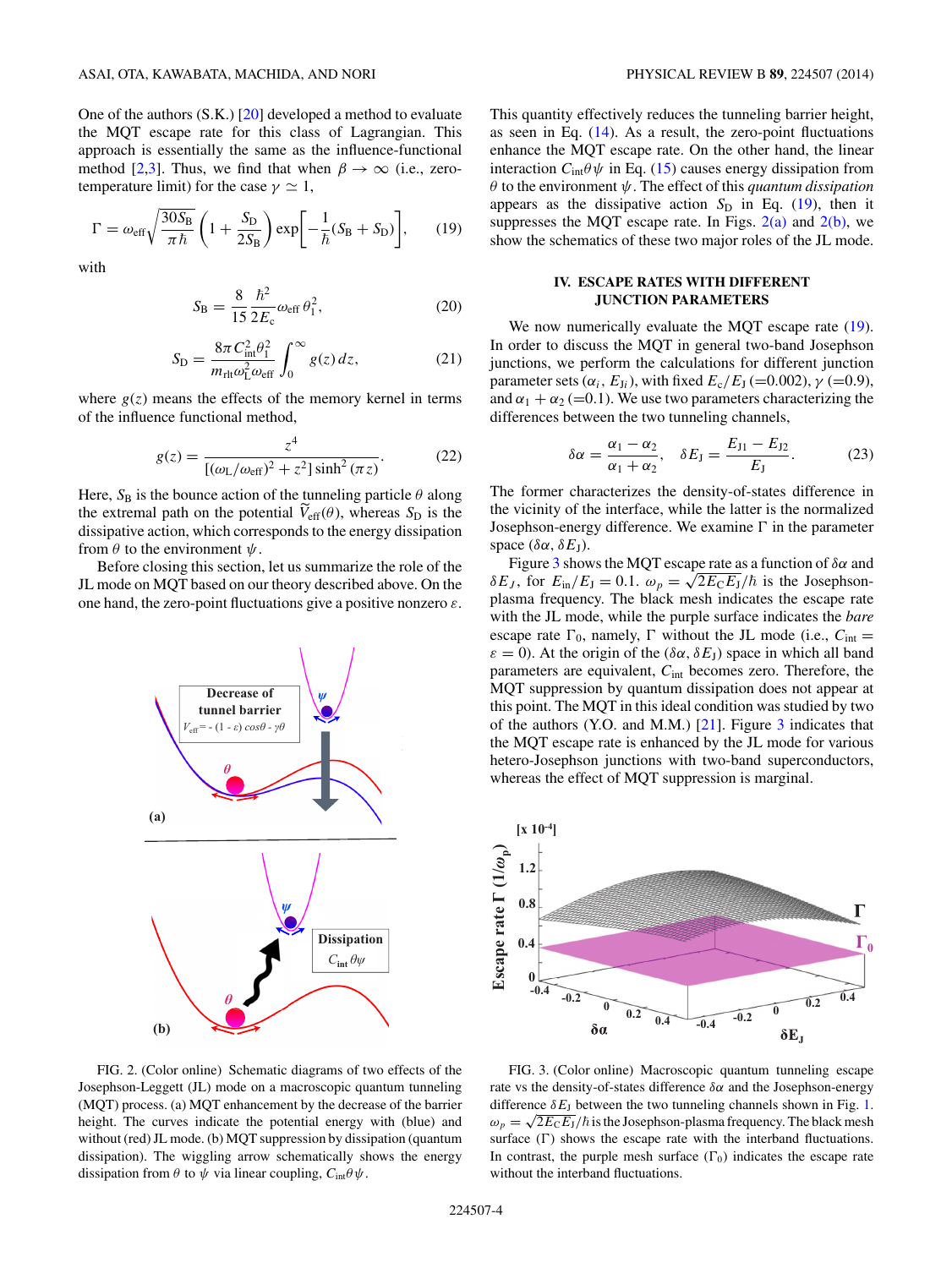<span id="page-4-0"></span>

FIG. 4. (Color online) Ratio of the dissipative action to the bounce action,  $S_D/S_B$ . The open square and triangle correspond to the parameters for the iron-based superconductor  $BaFe<sub>2</sub>As<sub>2</sub>$  and  $MgB<sub>2</sub>$ , respectively.

The results in Fig. [3](#page-3-0) indicates that the energy dissipation is relatively small, compared to the energy of the bounce motion of  $\theta$ . To clarify this point, we calculate the ratio of the dissipative action to the bounce action. Figure 4 shows the contour map of  $S_D/S_B$ , with different junction parameters ( $\delta \alpha$ ,  $\delta E$ <sub>J</sub>). The open square and the triangle in Fig. 4 indicate the parameter sets ( $\delta \alpha$ ,  $\delta E_J$ ) = (-0.126, 0.251) and (−0*.*236*,* 0*.*447), respectively. The former is evaluated by typical material parameters for  $BaFe<sub>2</sub>As<sub>2</sub>$  [\[46,47\]](#page-6-0), while the latter for  $MgB_2$  [\[48\]](#page-6-0). We find that  $S_D$  is much smaller than  $S_B$ . It is noteworthy that the environment  $\psi$  oscillates with single angular frequency  $\omega_L$ . Thus, there is only one dissipation channel in our system. This fact would lead to a small energy dissipation.

Finally, for clarifying the dependence of  $\Gamma$  on the interband Josephson energy, we calculate  $\Gamma$ , with different  $E_{\text{in}}/E_J$ . Figure  $5(a)$  shows  $\Gamma$  as a function of  $E_{\text{in}}/E_{\text{J}}$ . In this calculation, we use again the typical material parameters for  $BaFe<sub>2</sub>As<sub>2</sub>$  and  $MgB_2$ , as seen in Fig. 4. We find that  $\Gamma$  sharply increases with decreasing  $E_{\text{in}}/E_{\text{J}}$ . In order to understand this behavior, we plot  $\varepsilon$  and  $C_{\text{int}}$  as functions of  $E_{\text{in}}/E_{\text{J}}$  in Figs. 5(b) and 5(c). The magnitude of the zero-point fluctuations of the JL mode  $\varepsilon$  is large, with decreasing  $E_{\text{in}}/E_{\text{J}}$ . This behavior corresponds to the fact that the JL angular frequency *ω*<sup>L</sup> decreases when  $E_{\text{in}}$  decreases. Thus, the zero-point fluctuations  $\Omega^2$  increase for small  $E_{\text{in}}$  [see Eq. [\(11\)](#page-2-0) as well]. Therefore, the reduction of the tunneling barrier height is marked for small *E*in. We also find that the coupling strength of the quantum dissipation  $C_{\text{int}}$  for the MgB<sub>2</sub> parameter set is larger than the BaFe<sub>2</sub>As<sub>2</sub> parameter set, as shown in Fig.  $5(c)$ . In contrast, we find little difference in  $\varepsilon$  for these two parameter sets. Hence, the energy dissipation of  $MgB_2$  is remarkable, compared to  $BaFe<sub>2</sub>As<sub>2</sub>$ . As a result, the enhancement of the MQT rate for  $MgB<sub>2</sub>$  is smaller than that of  $BaFe<sub>2</sub>As<sub>2</sub>$ .

Let us now summarize our results. The MQT in hetero-Josephson junctions with two-band superconductors is strongly affected by the presence of the JP-JL coupling.



FIG. 5. (Color online) (a) Macroscopic quantum tunneling escape rate, (b) parameter  $\varepsilon = g_+ \Omega^2$  for the magnitude of the zero-point fluctuations of the Josephson-Leggett mode [see Eq.  $(14)$ ], and (c) parameter  $C_{\text{int}} = E_J g_-\cos\theta_0$  for the coupling strength between the tunneling particle  $\theta$  and the environment  $\psi$  [see Eq. [\(15\)](#page-2-0)], with different interband Josephson couplings,  $E_{\text{in}}/E_{\text{J}}$ . The  $\varepsilon$  and  $|C_{\text{int}}|$ contribute to the enhancement and the suppression of the quantum tunneling, respectively. The horizontal solid line in (a) indicates the escape rate without interband fluctuations. The open square and the triangle indicate the results for ( $\delta \alpha = -0.126$ ,  $\delta E_J = 0.251$ ) and  $(\delta \alpha = -0.236, \delta E_J = 0.447)$ , respectively.

In other words, the MQT escape rate reflects the nature of the JL mode characterized by the superconducting material parameters, i.e., the density of states near the interfaces and the interband Josephson energy.

# **V. CONCLUSION**

We constructed a theory of macroscopic quantum tunneling (MQT) in Josephson junctions consisting of multiband superconductors, and clarified the effect of interband phase fluctuations, namely, the Josephson-Leggett (JL) mode on the MQT. In order to discuss the essential effect of the JL mode, we employed a minimal model of the multiband Josephson junction: a hetero-Josephson junction consisting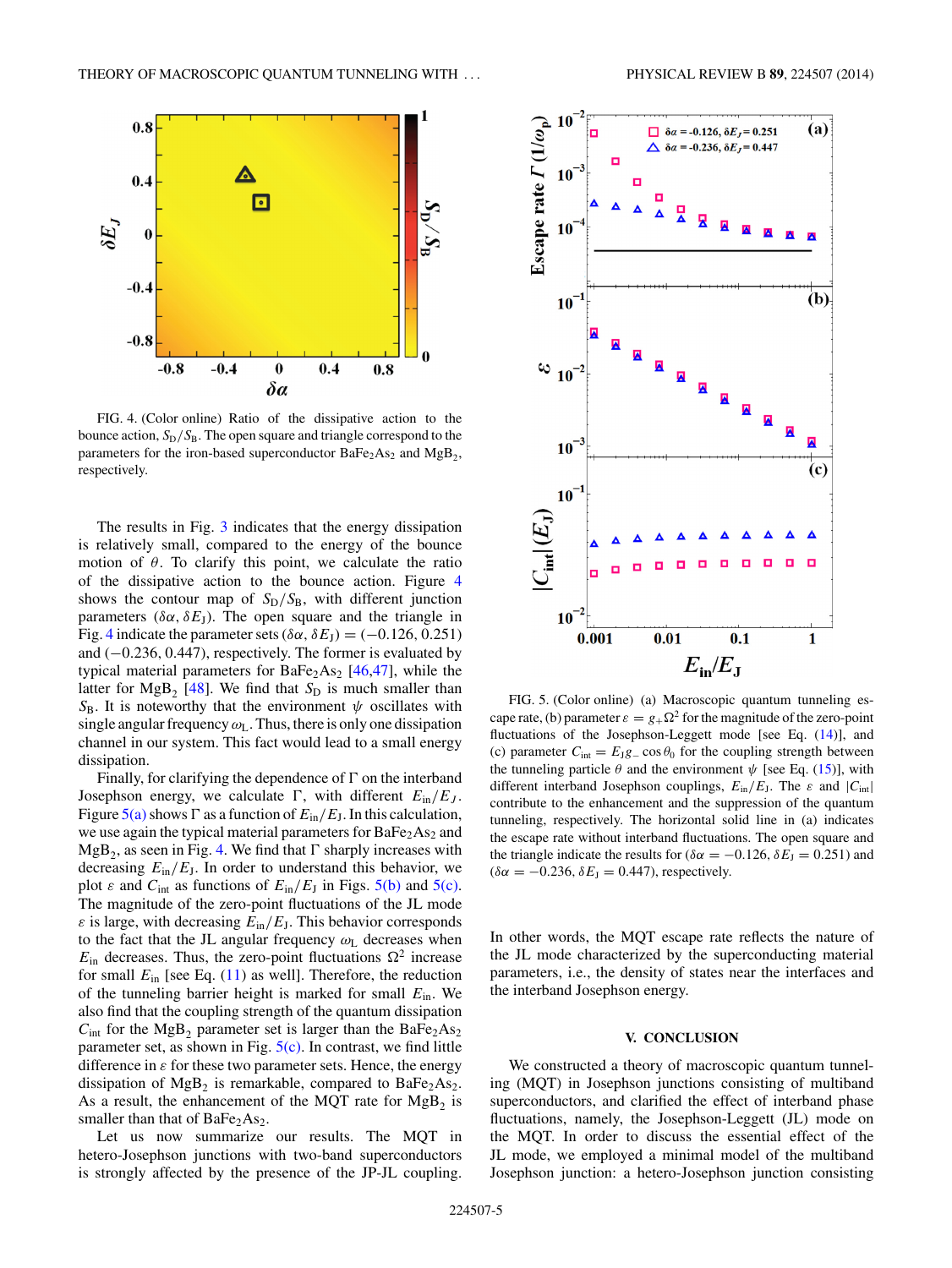<span id="page-5-0"></span>of a conventional single-gap superconductor and a two-gap superconductor. We focused on the in-phase tunneling path along the center-of-mass motion of the phase differences, which is directly related to low-temperature switching events. In the tunneling process along the in-phase path, the effect of the JL mode is caused by the interaction between the JP mode and the JL mode. We derived a Lagrangian which explicitly includes the JL-JP coupling by using a mean-field approximation. The derived Lagrangian is similar to that of the Caldeira-Leggett model for dissipative quantum tunneling. Based on the imaginary-time path-integral method, we derived a formula for the escape rate from this Lagrangian.

In our junction, the JL mode plays two major roles which are opposite to each other: (i) the enhancement of quantum tunneling by lowering the tunneling barrier height and (ii) the suppression of quantum tunneling by quantum dissipation. We calculated the MQT escape rate, systematically varying the junction parameters. We clarified that the enhancement effect is dominant and that the MQT escape rate is significantly enhanced by the JL mode. The amount of the MQT enhancement depends on the properties of the JL mode characterized by the superconducting material parameters, such as the interband Josephson energy and the density of states near the interfaces of the junctions. Therefore, a precise analysis of the MQT would provide valuable information for the JL mode in multiband superconductors.

# **ACKNOWLEDGMENTS**

We wish to thank I. Kakeya and S. Kashiwaya for valuable discussions and comments. This work is partially supported by a Grant-in-Aid for JSPS Fellows, a Grant-in-Aid for Scientific Research from the Ministry of Education, Science, Sports and Culture of Japan (Grants No. 24510146 and No. 26790062). F.N. is partially supported by the RIKEN iTHES Project, MURI Center for Dynamic Magneto-Optics, JSPS-RFBR Contract No. 12-02-92100, and a Grant-in-Aid for Scientific Research (S). Y.O. and M.M. are partially supported by Grant-in-Aid for Scientific Research (S) Grant No. 23226019.

- [1] A. Barone and G. Paterno, *Physics and Applications of the Josephson Effect* (John Wiley & Sons, New York, 1982).
- [2] A. O. Caldeira and A. J. Leggett, [Ann. Phys.](http://dx.doi.org/10.1016/0003-4916(83)90202-6) **[149](http://dx.doi.org/10.1016/0003-4916(83)90202-6)**, [374](http://dx.doi.org/10.1016/0003-4916(83)90202-6) [\(1983\)](http://dx.doi.org/10.1016/0003-4916(83)90202-6).
- [3] E. Simanek, *Inhomogeneous Superconductors: Granular and Quantum Effects* (Oxford University Press, New York, 1994).
- [4] S. Takagi, *Macroscopic Quantum Tunneling* (Cambridge University Press, Cambridge, 2002).
- [5] U. Weiss, *Quantum Dissipative Systems* (World Scientific, Singapore, 2008).
- [6] R. F. Voss and R. A. Webb, [Phys. Rev. Lett.](http://dx.doi.org/10.1103/PhysRevLett.47.265) **[47](http://dx.doi.org/10.1103/PhysRevLett.47.265)**, [265](http://dx.doi.org/10.1103/PhysRevLett.47.265) [\(1981\)](http://dx.doi.org/10.1103/PhysRevLett.47.265).
- [7] M. H. Devoret, J. M. Martinis, and J. Clarke, [Phys. Rev. Lett.](http://dx.doi.org/10.1103/PhysRevLett.55.1908) **[55](http://dx.doi.org/10.1103/PhysRevLett.55.1908)**, [1908](http://dx.doi.org/10.1103/PhysRevLett.55.1908) [\(1985\)](http://dx.doi.org/10.1103/PhysRevLett.55.1908).
- [8] T. Bauch, F. Lombardi, F. Tafuri, A. Barone, G. Rotoli, P. Delsing, and T. Claeson, [Phys. Rev. Lett.](http://dx.doi.org/10.1103/PhysRevLett.94.087003) **[94](http://dx.doi.org/10.1103/PhysRevLett.94.087003)**, [087003](http://dx.doi.org/10.1103/PhysRevLett.94.087003) [\(2005\)](http://dx.doi.org/10.1103/PhysRevLett.94.087003).
- [9] T. Bauch, T. Lindström, F. Tafuri, G. Rotoli, P. Delsing, T. Claeson, and F. Lombardi, [Science](http://dx.doi.org/10.1126/science.1120793) **[311](http://dx.doi.org/10.1126/science.1120793)**, [57](http://dx.doi.org/10.1126/science.1120793) [\(2006\)](http://dx.doi.org/10.1126/science.1120793).
- [10] K. Inomata, S. Sato, K. Nakajima, A. Tanaka, Y. Takano, H. B. Wang, M. Nagao, H. Hatano, and S. Kawabata, [Phys. Rev. Lett.](http://dx.doi.org/10.1103/PhysRevLett.95.107005) **[95](http://dx.doi.org/10.1103/PhysRevLett.95.107005)**, [107005](http://dx.doi.org/10.1103/PhysRevLett.95.107005) [\(2005\)](http://dx.doi.org/10.1103/PhysRevLett.95.107005).
- [11] X. Y. Jin, J. Lisenfeld, Y. Koval, A. Lukashenko, A. V. Ustinov, and P. Müller, *[Phys. Rev. Lett.](http://dx.doi.org/10.1103/PhysRevLett.96.177003)* **[96](http://dx.doi.org/10.1103/PhysRevLett.96.177003)**, [177003](http://dx.doi.org/10.1103/PhysRevLett.96.177003) [\(2006\)](http://dx.doi.org/10.1103/PhysRevLett.96.177003).
- [12] Y. Kubo, A. O. Sboychakov, F. Nori, Y. Takahide, S. Ueda, I. Tanaka, A. T. M. N. Islam, and Y. Takano, [Phys. Rev. B](http://dx.doi.org/10.1103/PhysRevB.86.144532) **[86](http://dx.doi.org/10.1103/PhysRevB.86.144532)**, [144532](http://dx.doi.org/10.1103/PhysRevB.86.144532) [\(2012\)](http://dx.doi.org/10.1103/PhysRevB.86.144532).
- [13] T. Kato and M. Imada, [J. Phys. Soc. Jpn.](http://dx.doi.org/10.1143/JPSJ.65.2963) **[65](http://dx.doi.org/10.1143/JPSJ.65.2963)**, [2963](http://dx.doi.org/10.1143/JPSJ.65.2963) [\(1996\)](http://dx.doi.org/10.1143/JPSJ.65.2963).
- [14] [S. Kawabata, S. Kashiwaya, Y. Asano, and Y. Tanaka,](http://dx.doi.org/10.1103/PhysRevB.72.052506) *Phys.* Rev. B **[72](http://dx.doi.org/10.1103/PhysRevB.72.052506)**, [052506](http://dx.doi.org/10.1103/PhysRevB.72.052506) [\(2005\)](http://dx.doi.org/10.1103/PhysRevB.72.052506).
- [15] M. Machida and T. Koyama, [Physica C](http://dx.doi.org/10.1016/j.physc.2007.05.008) **[463–465](http://dx.doi.org/10.1016/j.physc.2007.05.008)**, [84](http://dx.doi.org/10.1016/j.physc.2007.05.008) [\(2007\)](http://dx.doi.org/10.1016/j.physc.2007.05.008).
- [16] S. Savel'ev, A. L. Rakhmanov, and F. Nori, [Phys. Rev. Lett.](http://dx.doi.org/10.1103/PhysRevLett.98.077002) **[98](http://dx.doi.org/10.1103/PhysRevLett.98.077002)**, [077002](http://dx.doi.org/10.1103/PhysRevLett.98.077002) [\(2007\)](http://dx.doi.org/10.1103/PhysRevLett.98.077002).
- [17] A. O. Sboychakov, S. Savel'ev, A. L. Rakhmanov, and F. Nori, [Euro. Phys. Lett.](http://dx.doi.org/10.1209/0295-5075/80/17009) **[80](http://dx.doi.org/10.1209/0295-5075/80/17009)**, [17009](http://dx.doi.org/10.1209/0295-5075/80/17009) [\(2007\)](http://dx.doi.org/10.1209/0295-5075/80/17009).
- [18] A. O. Sboychakov, S. Savel'ev, and F. Nori, [Phys. Rev. B](http://dx.doi.org/10.1103/PhysRevB.78.134518) **[78](http://dx.doi.org/10.1103/PhysRevB.78.134518)**, [134518](http://dx.doi.org/10.1103/PhysRevB.78.134518) [\(2008\)](http://dx.doi.org/10.1103/PhysRevB.78.134518).
- [19] S. Savel'ev, A. O. Sboychakov, A. L. Rakhmanov, and F. Nori, [Phys. Rev. B](http://dx.doi.org/10.1103/PhysRevB.77.014509) **[77](http://dx.doi.org/10.1103/PhysRevB.77.014509)**, [014509](http://dx.doi.org/10.1103/PhysRevB.77.014509) [\(2008\)](http://dx.doi.org/10.1103/PhysRevB.77.014509).
- [20] S. Kawabata, T. Bauch, and T. Kato, [Phys. Rev. B](http://dx.doi.org/10.1103/PhysRevB.80.174513) **[80](http://dx.doi.org/10.1103/PhysRevB.80.174513)**, [174513](http://dx.doi.org/10.1103/PhysRevB.80.174513) [\(2009\)](http://dx.doi.org/10.1103/PhysRevB.80.174513).
- [21] Y. Ota, M. Machida, and T. Koyama, [Phys. Rev. B](http://dx.doi.org/10.1103/PhysRevB.83.060503)**[83](http://dx.doi.org/10.1103/PhysRevB.83.060503)**, [060503\(R\)](http://dx.doi.org/10.1103/PhysRevB.83.060503) [\(2011\)](http://dx.doi.org/10.1103/PhysRevB.83.060503).
- [22] [J. M. Martinis, S. Nam, J. Aumentado, and C. Urbina,](http://dx.doi.org/10.1103/PhysRevLett.89.117901) *Phys.* Rev. Lett. **[89](http://dx.doi.org/10.1103/PhysRevLett.89.117901)**, [117901](http://dx.doi.org/10.1103/PhysRevLett.89.117901) [\(2002\)](http://dx.doi.org/10.1103/PhysRevLett.89.117901).
- [23] R. W. Simmonds, K. M. Lang, D. A. Hite, S. Nam, D. P. Pappas, and J. M. Martinis, [Phys. Rev. Lett.](http://dx.doi.org/10.1103/PhysRevLett.93.077003) **[93](http://dx.doi.org/10.1103/PhysRevLett.93.077003)**, [077003](http://dx.doi.org/10.1103/PhysRevLett.93.077003) [\(2004\)](http://dx.doi.org/10.1103/PhysRevLett.93.077003).
- [24] J. Q. You and F. Nori, [Phys. Today](http://dx.doi.org/10.1063/1.2155757) **[58](http://dx.doi.org/10.1063/1.2155757)**(11), [42](http://dx.doi.org/10.1063/1.2155757) [\(2005\)](http://dx.doi.org/10.1063/1.2155757).
- [25] J. Martinis, [Quantum Inf. Proc.](http://dx.doi.org/10.1007/s11128-009-0105-1) **[8](http://dx.doi.org/10.1007/s11128-009-0105-1)**, [81](http://dx.doi.org/10.1007/s11128-009-0105-1) [\(2009\)](http://dx.doi.org/10.1007/s11128-009-0105-1).
- [26] J. Q. You and F. Nori, [Nature \(London\)](http://dx.doi.org/10.1038/nature10122) **[474](http://dx.doi.org/10.1038/nature10122)**, [589](http://dx.doi.org/10.1038/nature10122) [\(2011\)](http://dx.doi.org/10.1038/nature10122).
- [27] J. Nagamatsu, N. Nakagawa, T. Muranaka, Y. Zenitani, and J. Akimitsu, [Nature \(London\)](http://dx.doi.org/10.1038/35065039) **[410](http://dx.doi.org/10.1038/35065039)**, [63](http://dx.doi.org/10.1038/35065039) [\(2001\)](http://dx.doi.org/10.1038/35065039).
- [28] [Y. Kamihara, T. Watanabe, M. Hirano, and H. Hosono,](http://dx.doi.org/10.1021/ja800073m) J. Am. Chem. Soc. **[130](http://dx.doi.org/10.1021/ja800073m)**, [3296](http://dx.doi.org/10.1021/ja800073m) [\(2008\)](http://dx.doi.org/10.1021/ja800073m).
- [29] K. Ishida, Y. Nakai, and H. Hosono,[J. Phys. Soc. Jpn.](http://dx.doi.org/10.1143/JPSJ.78.062001) **[78](http://dx.doi.org/10.1143/JPSJ.78.062001)**, [062001](http://dx.doi.org/10.1143/JPSJ.78.062001) [\(2009\)](http://dx.doi.org/10.1143/JPSJ.78.062001).
- [30] J. Paglione and R. L. Greene, [Nat. Phys.](http://dx.doi.org/10.1038/nphys1759) **[6](http://dx.doi.org/10.1038/nphys1759)**, [645](http://dx.doi.org/10.1038/nphys1759) [\(2010\)](http://dx.doi.org/10.1038/nphys1759).
- [31] F. Bouquet, R. A. Fisher, N. E. Phillips, D. G. Hinks, and J. D. Jorgensen, [Phys. Rev. Lett.](http://dx.doi.org/10.1103/PhysRevLett.87.047001) **[87](http://dx.doi.org/10.1103/PhysRevLett.87.047001)**, [047001](http://dx.doi.org/10.1103/PhysRevLett.87.047001) [\(2001\)](http://dx.doi.org/10.1103/PhysRevLett.87.047001).
- [32] X. K. Chen, M. J. Konstantinovic, J. C. Irwin, D. D. Lawrie, and J. P. Franck, [Phys. Rev. Lett.](http://dx.doi.org/10.1103/PhysRevLett.87.157002) **[87](http://dx.doi.org/10.1103/PhysRevLett.87.157002)**, [157002](http://dx.doi.org/10.1103/PhysRevLett.87.157002) [\(2001\)](http://dx.doi.org/10.1103/PhysRevLett.87.157002).
- [33] X. X. Xi, [Rep. Prog. Phys.](http://dx.doi.org/10.1088/0034-4885/71/11/116501) **[71](http://dx.doi.org/10.1088/0034-4885/71/11/116501)**, [116501](http://dx.doi.org/10.1088/0034-4885/71/11/116501) [\(2008\)](http://dx.doi.org/10.1088/0034-4885/71/11/116501).
- [34] D. F. Agterberg, E. Demler, and B. Janko, [Phys. Rev. B](http://dx.doi.org/10.1103/PhysRevB.66.214507) **[66](http://dx.doi.org/10.1103/PhysRevB.66.214507)**, [214507](http://dx.doi.org/10.1103/PhysRevB.66.214507) [\(2002\)](http://dx.doi.org/10.1103/PhysRevB.66.214507).
- [35] S. Onari and Y. Tanaka, [Phys. Rev. B](http://dx.doi.org/10.1103/PhysRevB.79.174526) **[79](http://dx.doi.org/10.1103/PhysRevB.79.174526)**, [174526](http://dx.doi.org/10.1103/PhysRevB.79.174526) [\(2009\)](http://dx.doi.org/10.1103/PhysRevB.79.174526).
- [36] J. Linder and A. Sudbø, [Phys. Rev. B](http://dx.doi.org/10.1103/PhysRevB.79.020501) **[79](http://dx.doi.org/10.1103/PhysRevB.79.020501)**, [020501\(R\)](http://dx.doi.org/10.1103/PhysRevB.79.020501) [\(2009\)](http://dx.doi.org/10.1103/PhysRevB.79.020501).
- [37] J. Linder, I. B. Sperstad, and A. Sudbø, [Phys. Rev. B](http://dx.doi.org/10.1103/PhysRevB.80.020503) **[80](http://dx.doi.org/10.1103/PhysRevB.80.020503)**, [020503\(R\)](http://dx.doi.org/10.1103/PhysRevB.80.020503) [\(2009\)](http://dx.doi.org/10.1103/PhysRevB.80.020503).
- [38] D. Inotani and Y. Ohashi, [Phys. Rev. B](http://dx.doi.org/10.1103/PhysRevB.79.224527) **[79](http://dx.doi.org/10.1103/PhysRevB.79.224527)**, [224527](http://dx.doi.org/10.1103/PhysRevB.79.224527) [\(2009\)](http://dx.doi.org/10.1103/PhysRevB.79.224527).
- [39] [Y. Ota, M. Machida, T. Koyama, and H. Matsumoto,](http://dx.doi.org/10.1103/PhysRevLett.102.237003) *Phys. Rev.* Lett. **[102](http://dx.doi.org/10.1103/PhysRevLett.102.237003)**, [237003](http://dx.doi.org/10.1103/PhysRevLett.102.237003) [\(2009\)](http://dx.doi.org/10.1103/PhysRevLett.102.237003).
- [40] A. A. Golubov, A. Brinkman, Y. Tanaka, I. I. Mazin, and O. V. Dolgov, [Phys. Rev. Lett.](http://dx.doi.org/10.1103/PhysRevLett.103.077003) **[103](http://dx.doi.org/10.1103/PhysRevLett.103.077003)**, [077003](http://dx.doi.org/10.1103/PhysRevLett.103.077003) [\(2009\)](http://dx.doi.org/10.1103/PhysRevLett.103.077003).
- [41] A. J. Leggett, [Prog. Theor. Phys.](http://dx.doi.org/10.1143/PTP.36.901) **[36](http://dx.doi.org/10.1143/PTP.36.901)**, [901](http://dx.doi.org/10.1143/PTP.36.901) [\(1966\)](http://dx.doi.org/10.1143/PTP.36.901).
- [42] Y. Tanaka, [Phys. Rev. Lett.](http://dx.doi.org/10.1103/PhysRevLett.88.017002) **[88](http://dx.doi.org/10.1103/PhysRevLett.88.017002)**, [017002](http://dx.doi.org/10.1103/PhysRevLett.88.017002) [\(2001\)](http://dx.doi.org/10.1103/PhysRevLett.88.017002).